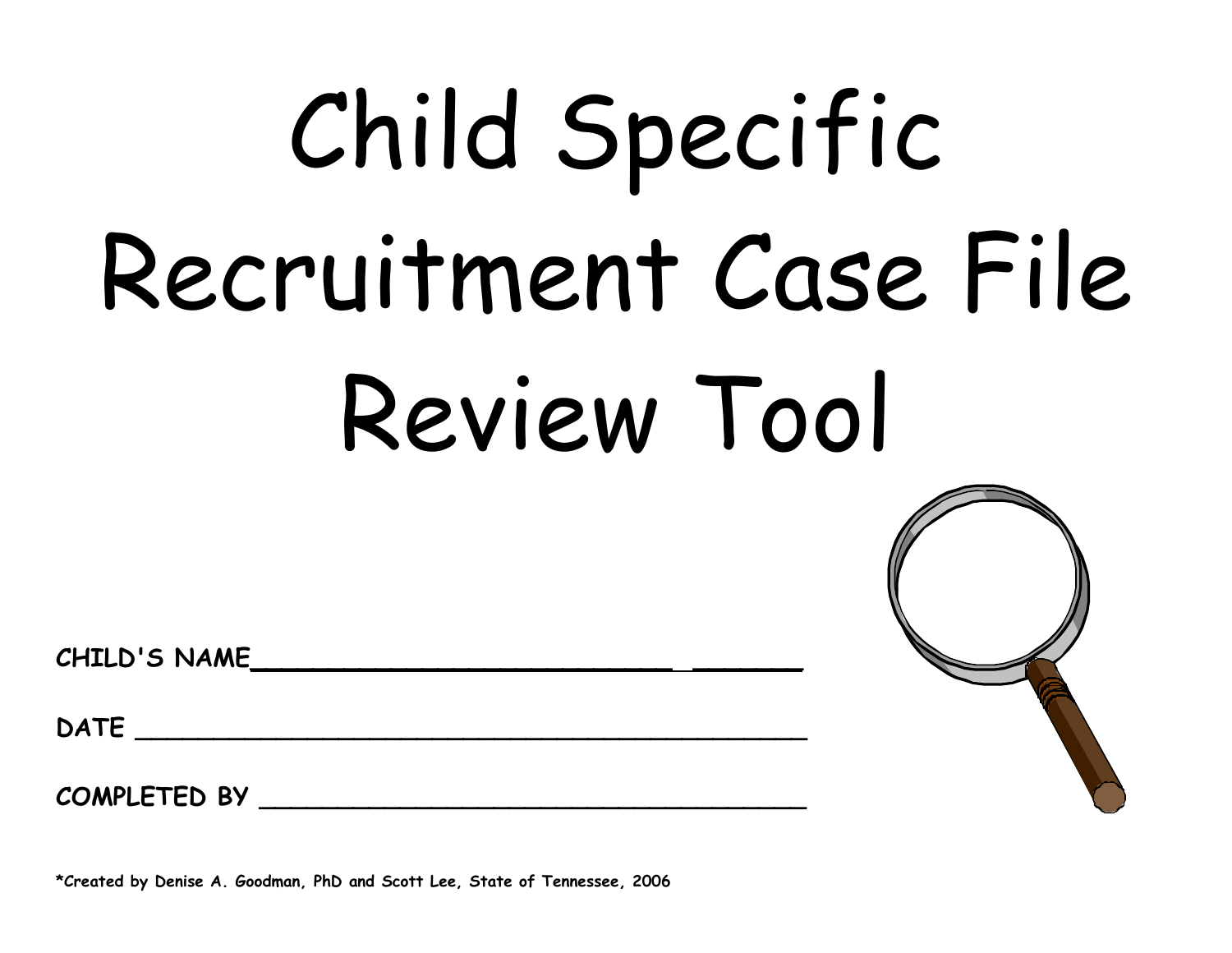#### **INTRODUCTION**

**Purpose:** This tool is designed to assist the social worker when reviewing the child's and family's case record for potential placement resources or individuals who would assist in identifying placement resources.

In addition, the tool collects information helpful in the development of the child's lifebook, background information for formal presentations, full disclosure forms and subsidy documents.

Therefore, a single thorough review of the child's and family's case records can serve to satisfy several case management responsibilities. More importantly, after a meticulous review of the case record, the social worker knows the child better and is able to identify a family to meet the child's lifelong needs.

#### **Directions:**

- 1. Obtain the child's and family's case record.
- 2. In an organized fashion, review each piece of paper in the case record.
- 3. As critical information is uncovered, record it on the appropriate page in this tool.
- 4. Once the case record review is completed, analyze the tool and identify potential placement resources or individuals who could be utilized as members of the recruitment team.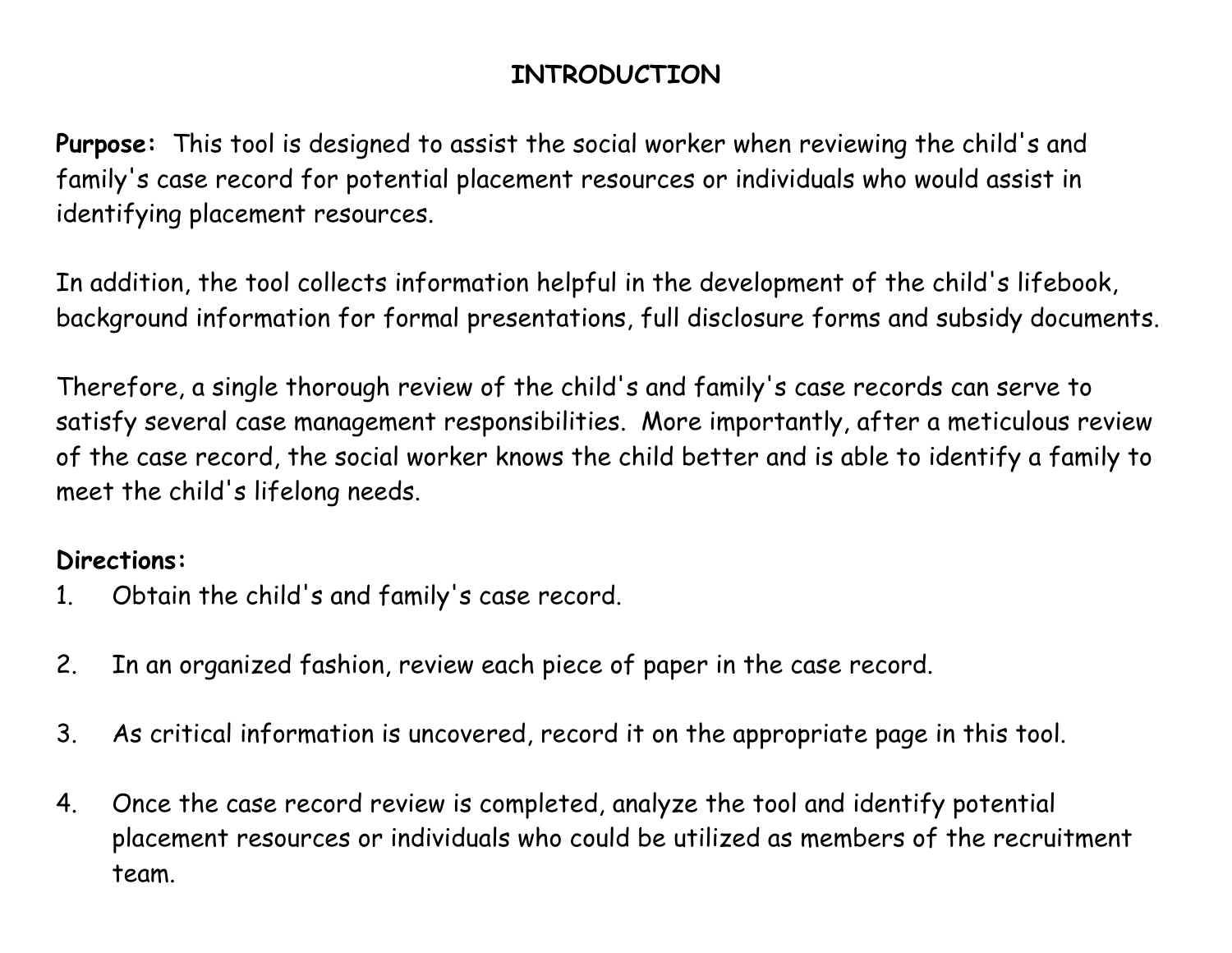# **Child's Placement History**

|     | Dates resided Placement Name Address                       | Phone ____ |
|-----|------------------------------------------------------------|------------|
|     | $1_{\cdot}$                                                |            |
|     | 2.                                                         |            |
|     | 3.                                                         |            |
|     | $\overline{4}$ .                                           |            |
|     | 5.                                                         |            |
|     | 6.                                                         |            |
|     | $\frac{7}{2}$                                              |            |
| 8.  |                                                            |            |
| 9.  | <u> 1989 - Johann John Stone, market de film (f. 1989)</u> |            |
| 10. |                                                            |            |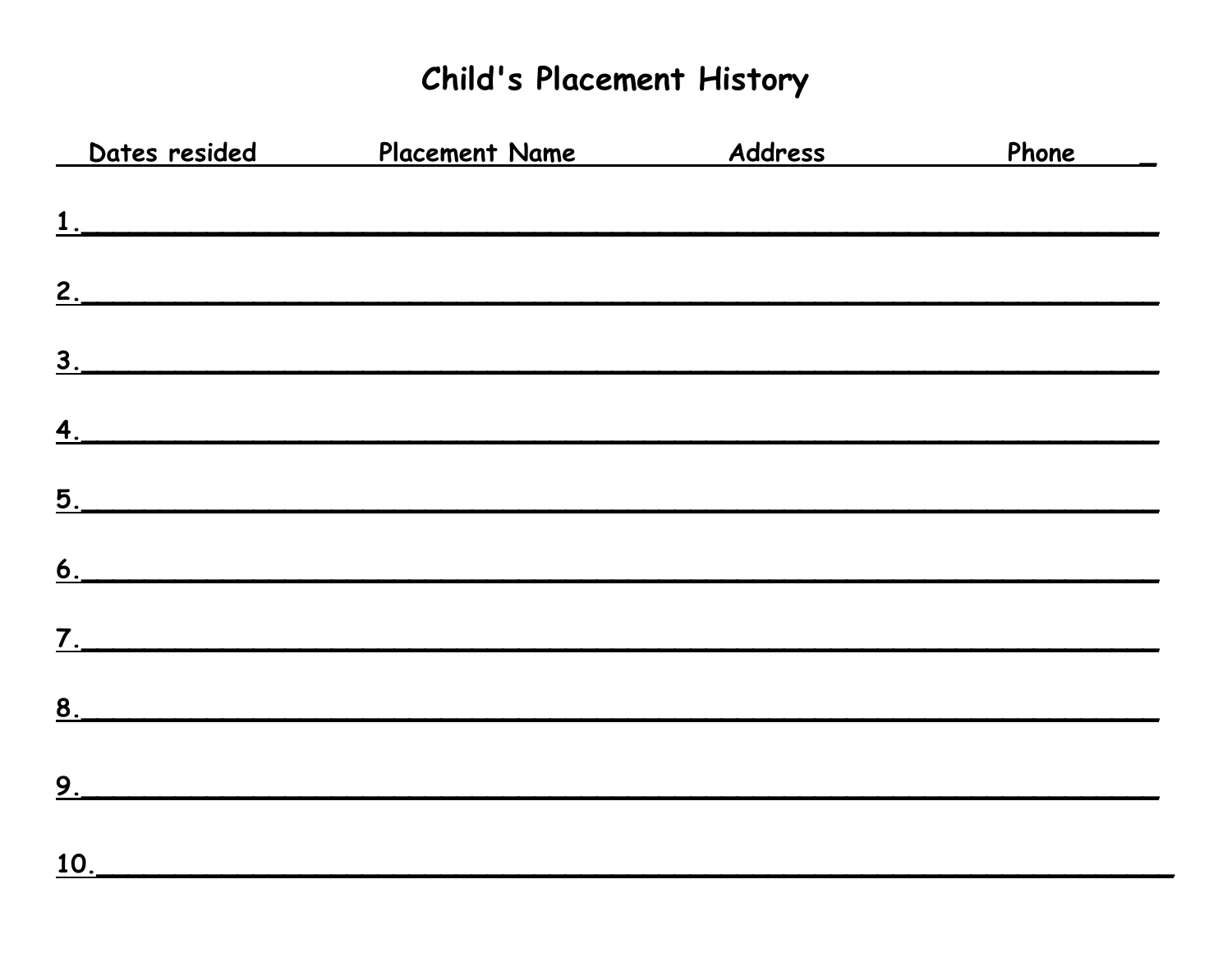# Child's Placement History-continued

| Dates resided Theory | <u>Placement Name</u> | Address | Phone _____ |
|----------------------|-----------------------|---------|-------------|
|                      | 11.                   |         |             |
|                      | $\frac{12.}{12.}$     |         |             |
|                      | 13.                   |         |             |
| <u>14.</u>           |                       |         |             |
|                      | 15.                   |         |             |
| 16.                  |                       |         |             |
| $\frac{17}{17}$      |                       |         |             |
| <u>18.</u>           |                       |         |             |
| <u>19.</u>           |                       |         |             |
| 20.                  |                       |         |             |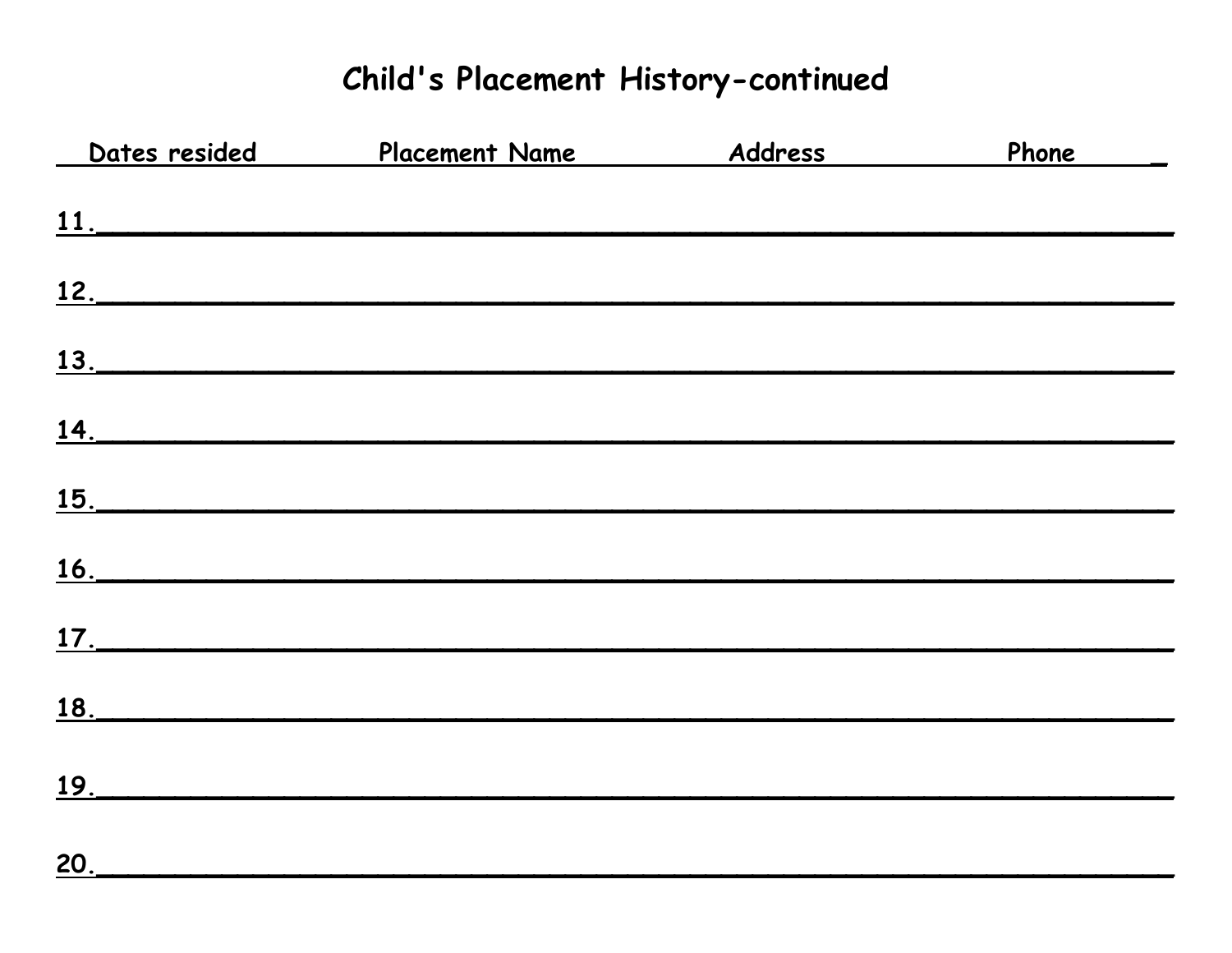# Birth Mother's Background Information

| Birth Mother's Relatives: |                                                  |                                        |
|---------------------------|--------------------------------------------------|----------------------------------------|
|                           |                                                  | name relationship address phone number |
|                           |                                                  |                                        |
|                           |                                                  |                                        |
|                           |                                                  |                                        |
|                           | Other Individuals Connected to the Birth Mother: |                                        |
|                           |                                                  | name relationship address phone number |
|                           |                                                  |                                        |
| <b>NOTES:</b>             |                                                  |                                        |
|                           |                                                  |                                        |
|                           |                                                  |                                        |
|                           |                                                  |                                        |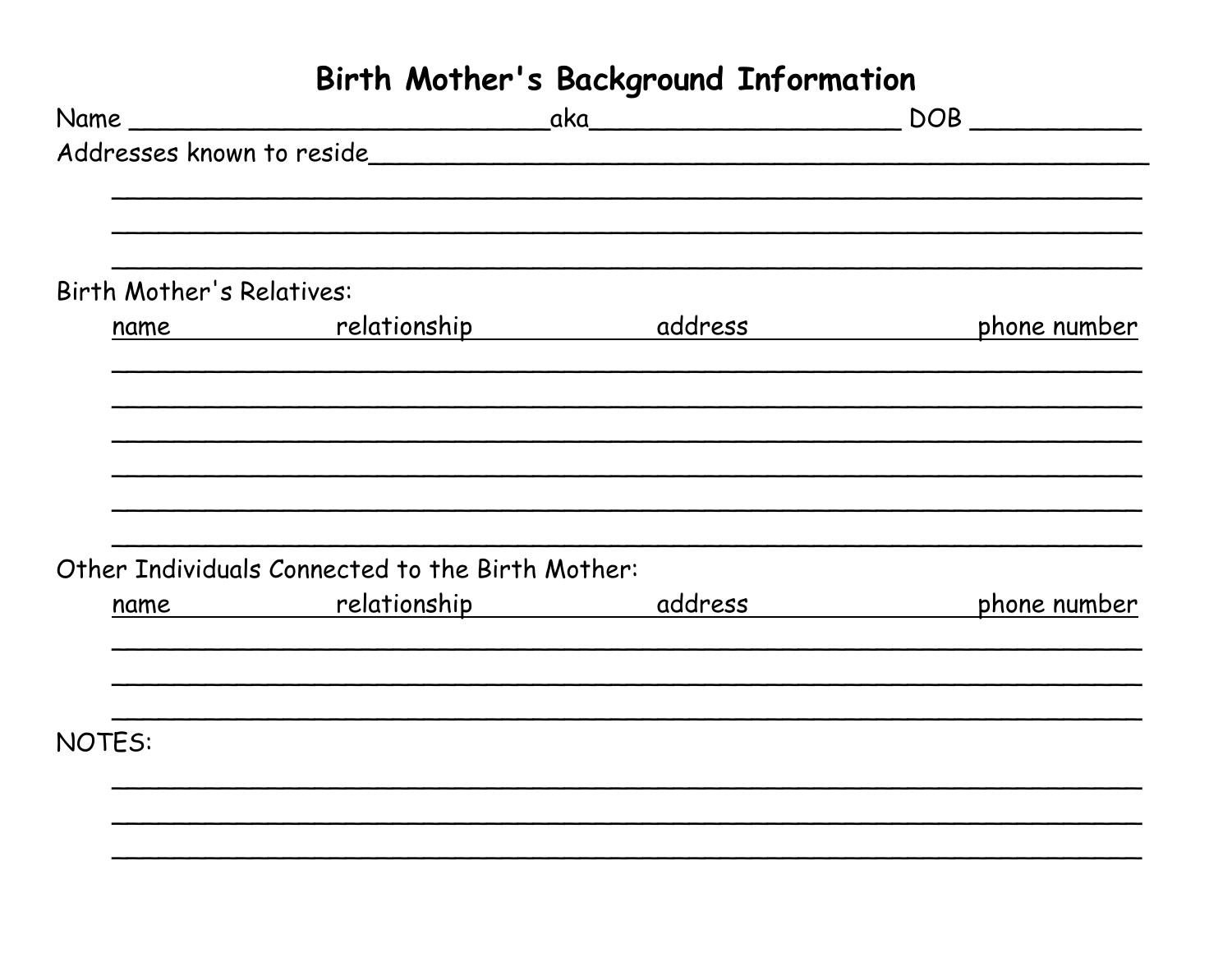## Birth Father's Background Information

|                           |                                                  | $\begin{picture}(180,10) \put(0,0){\line(1,0){10}} \put(15,0){\line(1,0){10}} \put(15,0){\line(1,0){10}} \put(15,0){\line(1,0){10}} \put(15,0){\line(1,0){10}} \put(15,0){\line(1,0){10}} \put(15,0){\line(1,0){10}} \put(15,0){\line(1,0){10}} \put(15,0){\line(1,0){10}} \put(15,0){\line(1,0){10}} \put(15,0){\line(1,0){10}} \put(15,0){\line($ |
|---------------------------|--------------------------------------------------|-----------------------------------------------------------------------------------------------------------------------------------------------------------------------------------------------------------------------------------------------------------------------------------------------------------------------------------------------------|
|                           | Addresses known to reside                        |                                                                                                                                                                                                                                                                                                                                                     |
|                           |                                                  |                                                                                                                                                                                                                                                                                                                                                     |
| Birth Father's Relatives: |                                                  |                                                                                                                                                                                                                                                                                                                                                     |
|                           |                                                  | name relationship address phone number                                                                                                                                                                                                                                                                                                              |
|                           |                                                  |                                                                                                                                                                                                                                                                                                                                                     |
|                           |                                                  |                                                                                                                                                                                                                                                                                                                                                     |
|                           |                                                  |                                                                                                                                                                                                                                                                                                                                                     |
|                           |                                                  |                                                                                                                                                                                                                                                                                                                                                     |
|                           | Other Individuals Connected to the Birth Father: |                                                                                                                                                                                                                                                                                                                                                     |
|                           |                                                  | name relationship address phone number                                                                                                                                                                                                                                                                                                              |
|                           |                                                  |                                                                                                                                                                                                                                                                                                                                                     |
| <b>NOTES:</b>             |                                                  |                                                                                                                                                                                                                                                                                                                                                     |
|                           |                                                  |                                                                                                                                                                                                                                                                                                                                                     |
|                           |                                                  |                                                                                                                                                                                                                                                                                                                                                     |
|                           |                                                  |                                                                                                                                                                                                                                                                                                                                                     |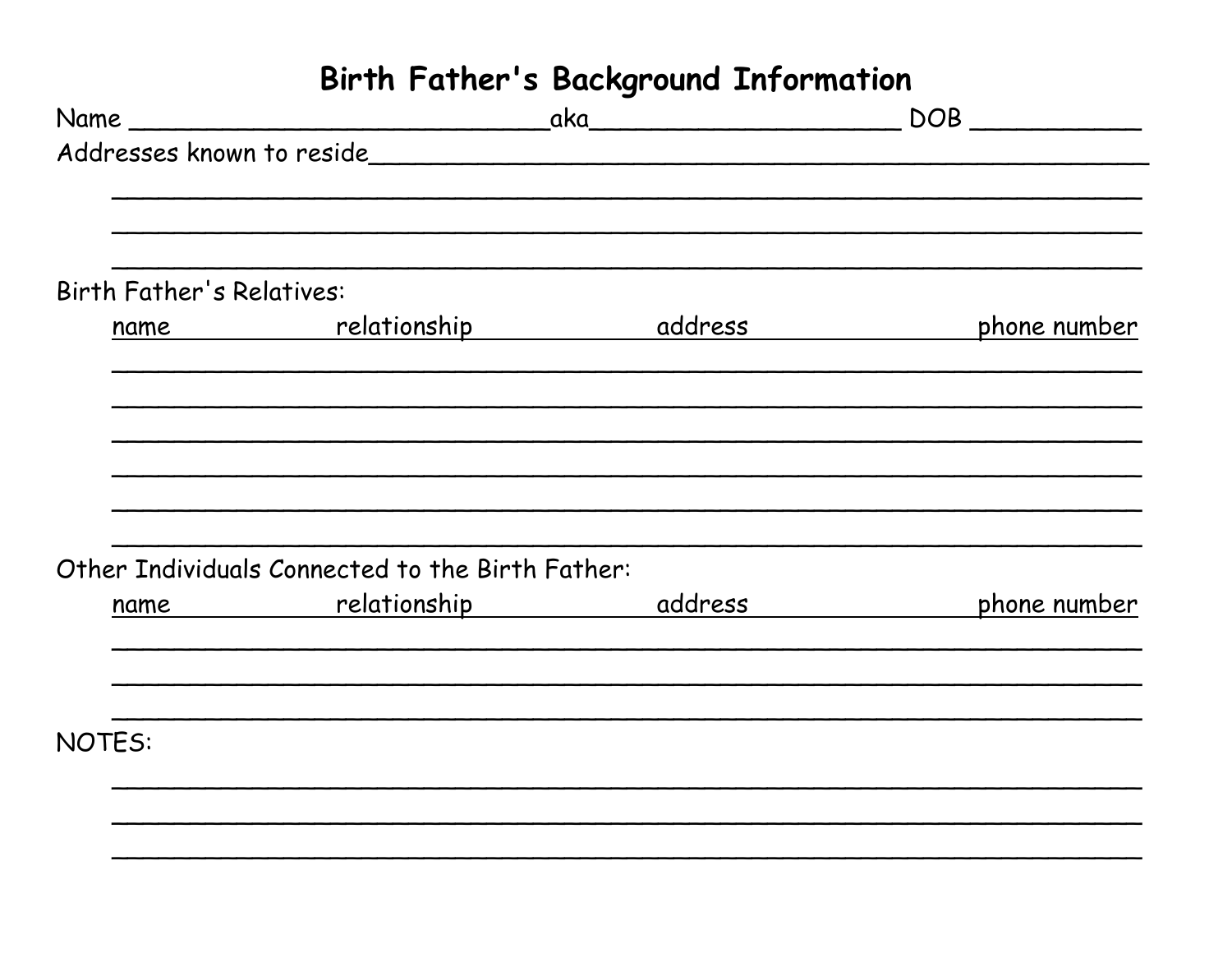### **SIBLINGS**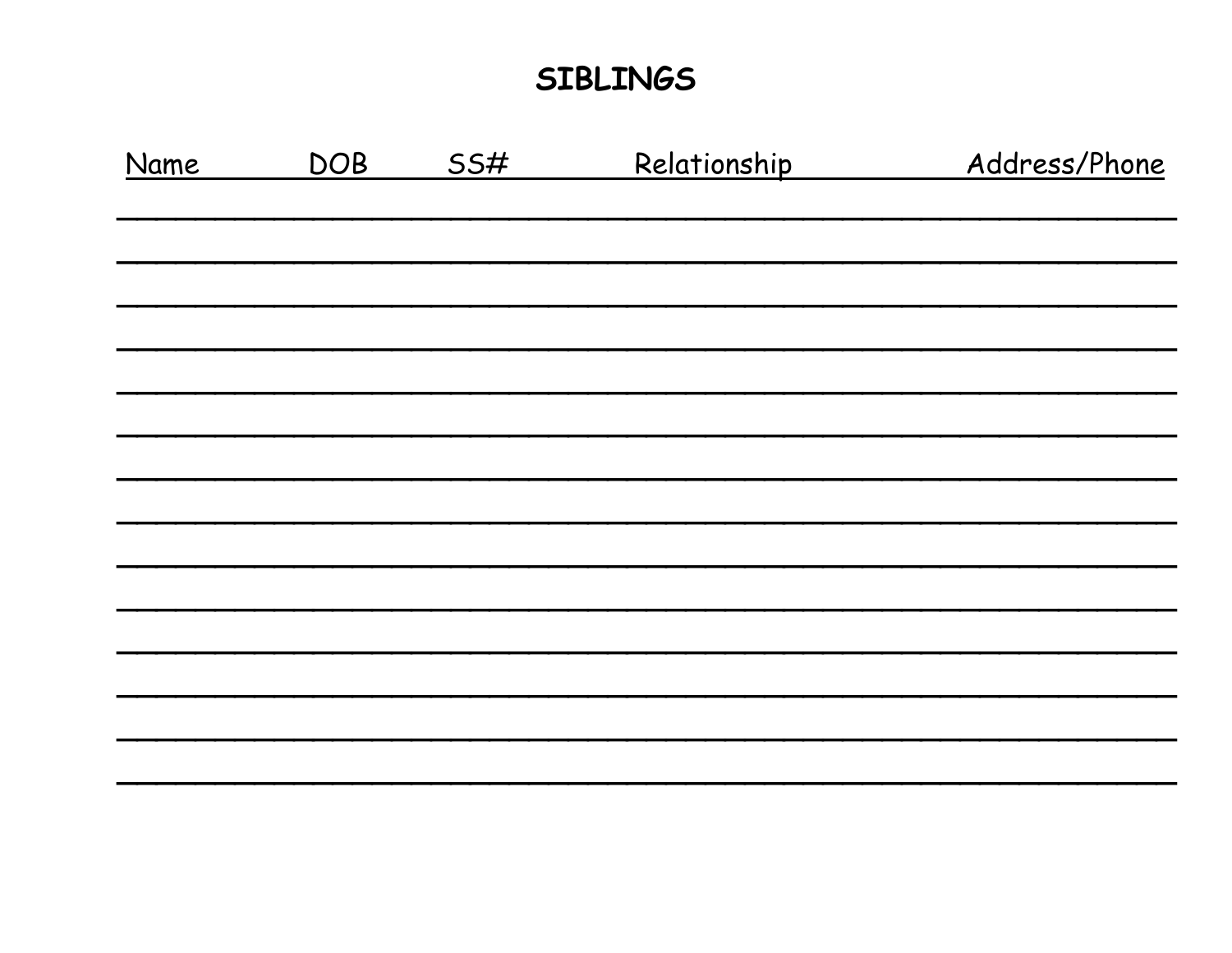## SCHOOL INFORMATION

CAUOOL C ATTENNEN.

| Name of | Dates    |         | Phone  | Important        |
|---------|----------|---------|--------|------------------|
| School  | Attended | Address | Number | People to Child* |
|         |          |         |        |                  |
|         |          |         |        |                  |
|         |          |         |        |                  |
|         |          |         |        |                  |
|         |          |         |        |                  |
|         |          |         |        |                  |
|         |          |         |        |                  |
|         |          |         |        |                  |
|         |          |         |        |                  |
|         |          |         |        |                  |
|         |          |         |        |                  |
|         |          |         |        |                  |
|         |          |         |        |                  |
|         |          |         |        |                  |
|         |          |         |        |                  |
|         |          |         |        |                  |
|         |          |         |        |                  |

\*Important people to consider: teachers, coaches, program aides, lunchroom staff, bus drivers, clerical, principal, tutors, maintenance staff, guidance counselors, music/art teachers, etc.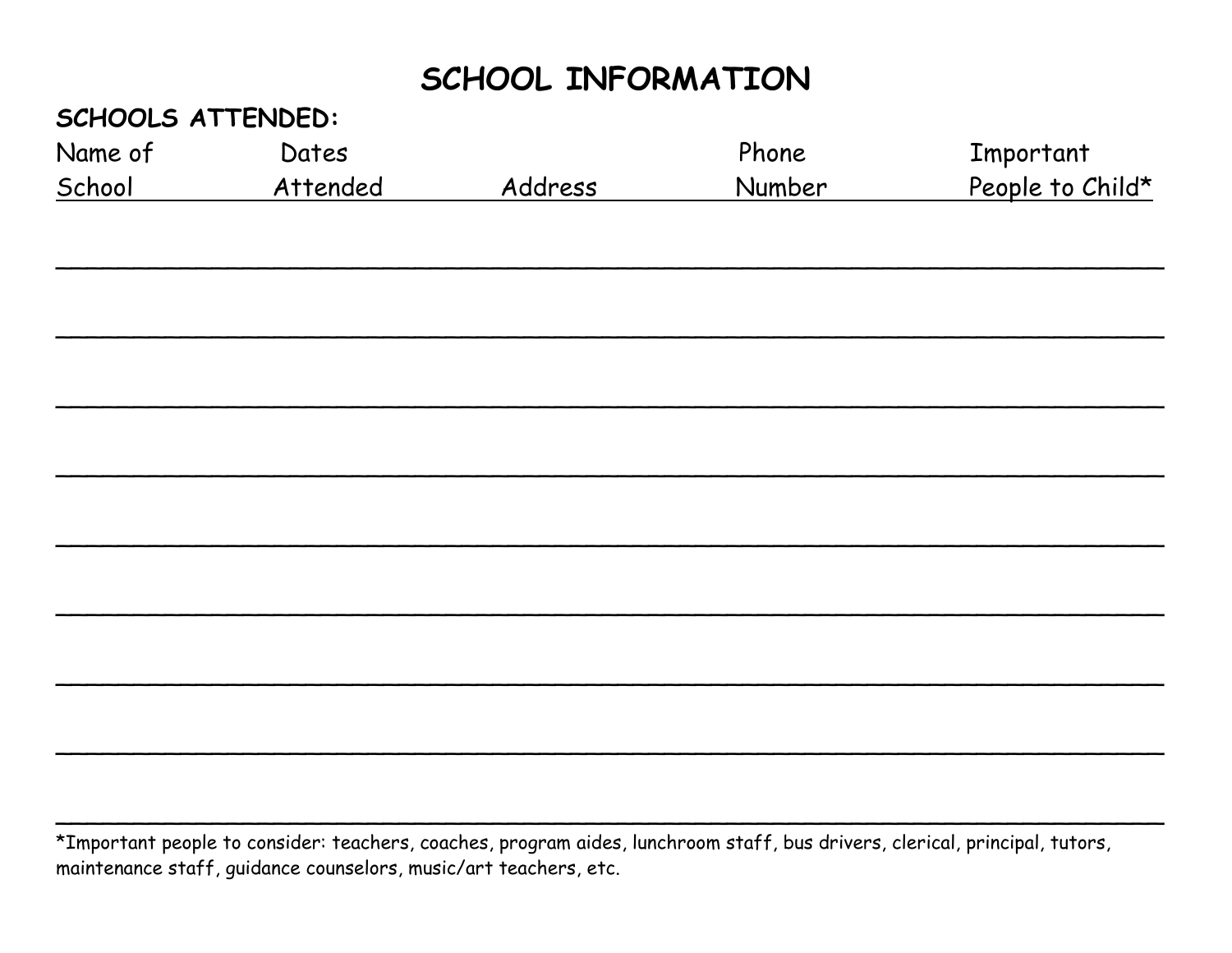# **Health Information**

|                 | CURRENT PRIMARY DOCTOR | DENTIST                |
|-----------------|------------------------|------------------------|
| <b>Name</b>     |                        |                        |
| <b>Address</b>  |                        |                        |
| City, State Zip |                        |                        |
| Phone number    |                        |                        |
| Date of service |                        |                        |
|                 | PAST DOCTORS           | EYE DOCTOR             |
| Name            |                        |                        |
| <b>Address</b>  |                        |                        |
| City, State Zip |                        |                        |
| Phone number    |                        |                        |
| Date of service |                        |                        |
|                 | SPECIALIST             | PT/OT/SPEECH THERAPIST |
| Name            |                        |                        |
| <b>Address</b>  |                        |                        |
| City, State Zip |                        |                        |
| Phone number    |                        |                        |
| Date of service |                        |                        |
| NOTES:          |                        |                        |
|                 |                        |                        |
|                 |                        |                        |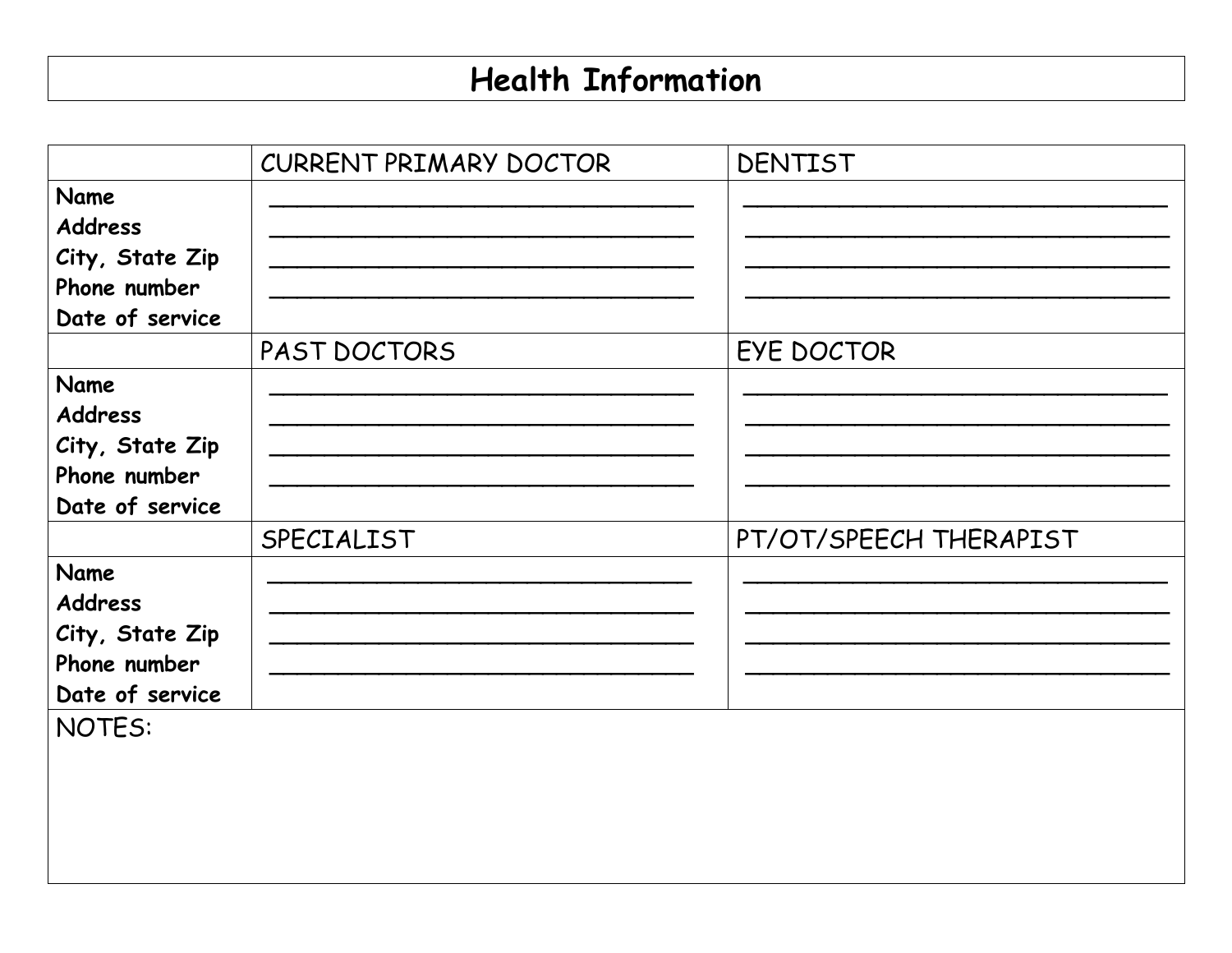#### MENTAL HEALTH INFORMATION

|                                                                              | <b>CURRENT THERAPIST</b> | RESIDENTIAL TREATMENT  |
|------------------------------------------------------------------------------|--------------------------|------------------------|
| Name<br><b>Address</b>                                                       |                          |                        |
| City, State Zip<br>Phone number                                              |                          |                        |
| Date of service                                                              |                          |                        |
|                                                                              | PAST THERAPIST           | RESIDENTIAL TREATMENT  |
| Name<br><b>Address</b><br>City, State Zip<br>Phone number                    |                          |                        |
| Date of service                                                              |                          |                        |
| Name<br><b>Address</b><br>City, State Zip<br>Phone number<br>Date of service | PAST THERAPIST           | <b>HOSPITALIZATION</b> |
|                                                                              | PAST THERAPIST           | <b>HOSPITALIZATION</b> |
| Name<br><b>Address</b><br>City, State Zip<br>Phone number<br>Date of service |                          |                        |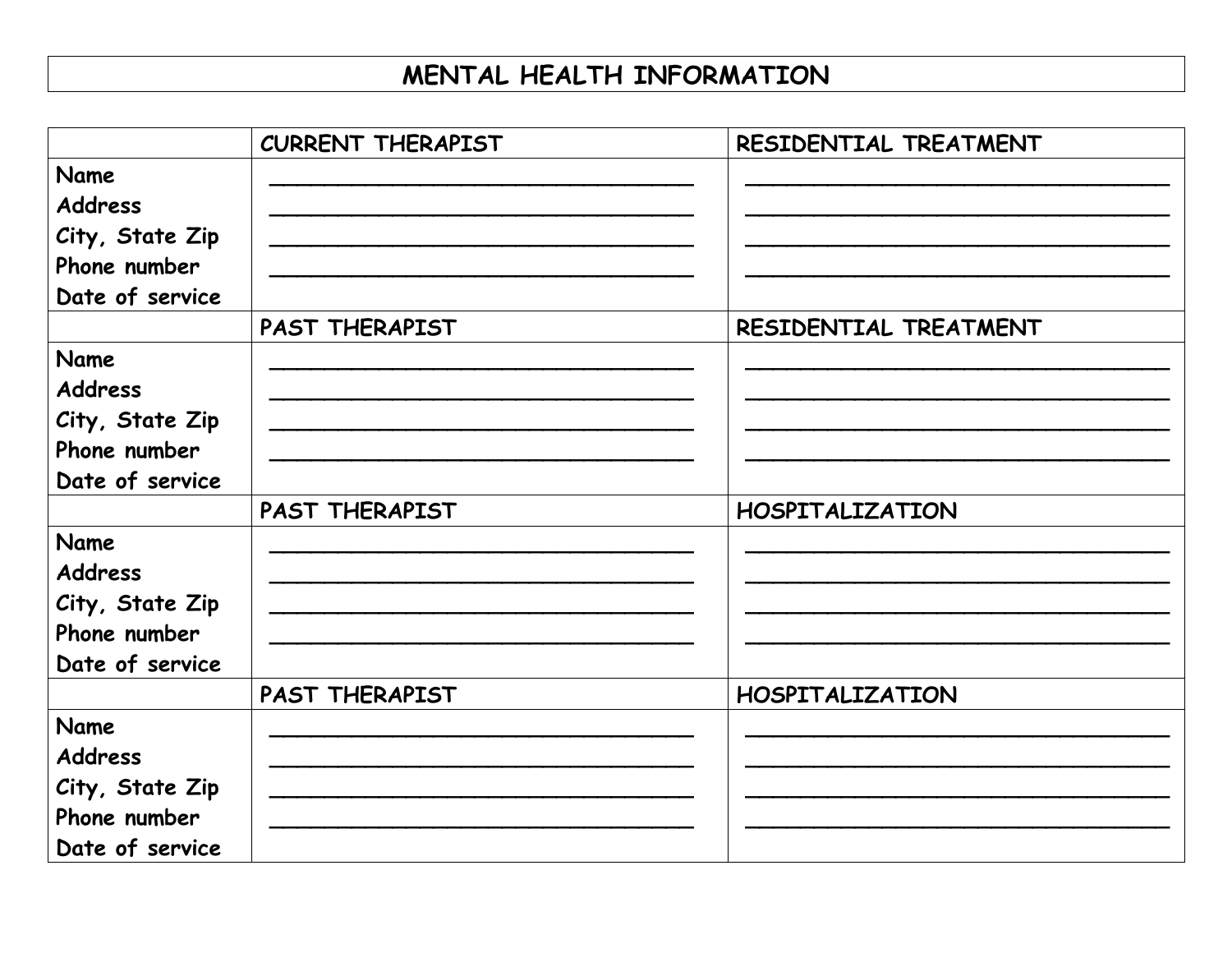|                 | SOCIAL & COMMUNITY CONTACTS    |                               |
|-----------------|--------------------------------|-------------------------------|
|                 | RELIGIOUS AFFILIATIONS         | <b>BIG BROTHER/BIG SISTER</b> |
| Name            |                                |                               |
| <b>Address</b>  |                                |                               |
| City, State Zip |                                |                               |
| Phone number    |                                |                               |
|                 | VISITING FAMILY/RESPITE CARE   | SCOUTS/CLUBS                  |
| Name            |                                |                               |
| <b>Address</b>  |                                |                               |
| City, State Zip |                                |                               |
| Phone number    |                                |                               |
|                 | SPORTS/RECREATION/SCOUTS/CLUBS | <b>FRIENDS</b>                |
| Name            |                                |                               |
| <b>Address</b>  |                                |                               |
| City, State Zip |                                |                               |
| Phone number    |                                |                               |
|                 | <b>FRIENDS</b>                 | <b>EMPLOYER</b>               |
| Name            |                                |                               |
| <b>Address</b>  |                                |                               |
| City, State Zip |                                |                               |
| Phone number    |                                |                               |
| <b>NOTES:</b>   |                                |                               |
|                 |                                |                               |
|                 |                                |                               |
|                 |                                |                               |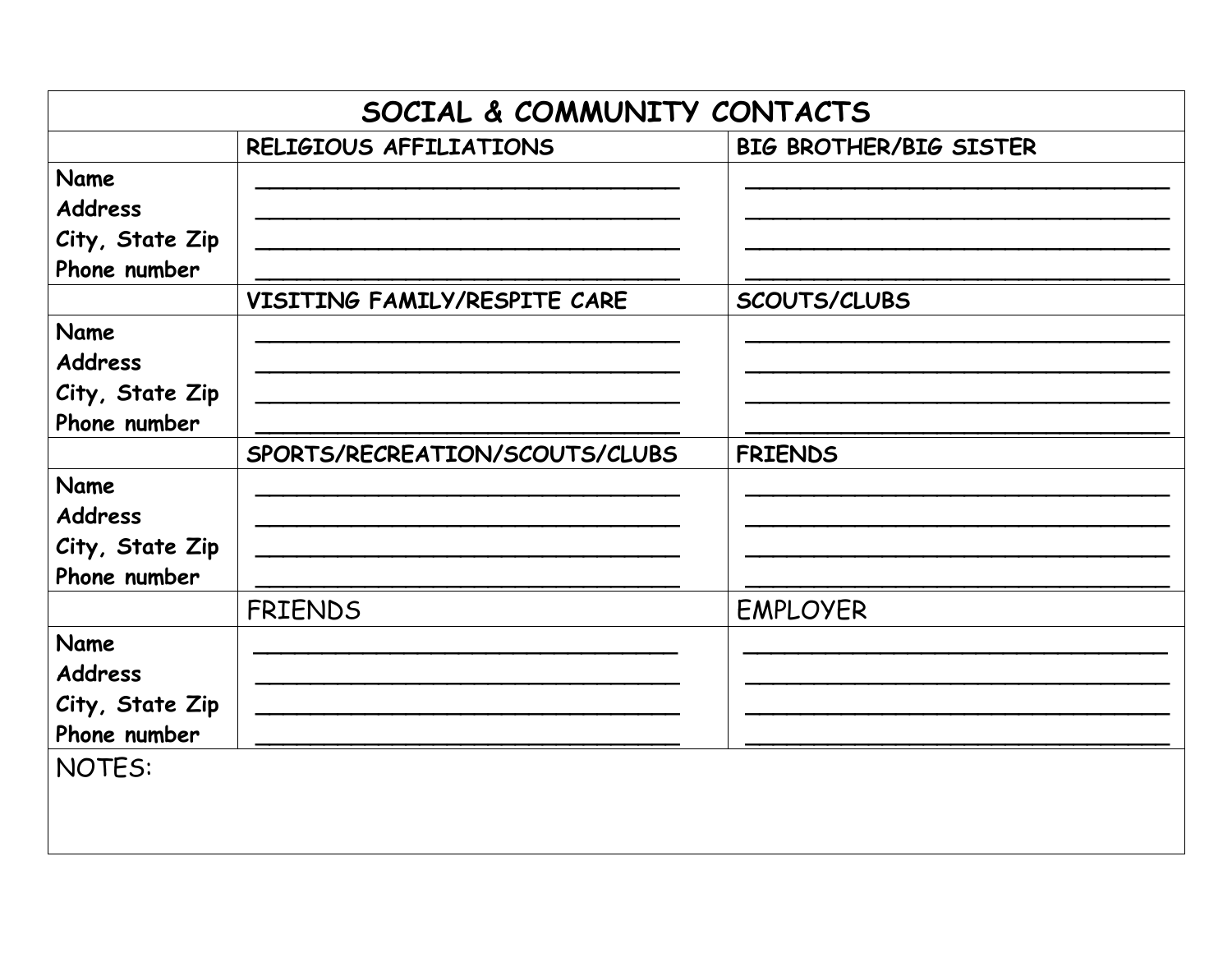|                 | SOCIAL SERVICES CONTACTS      |                            |
|-----------------|-------------------------------|----------------------------|
|                 | SOCIAL WORKER                 | PAST SOCIAL WORKER         |
| Name            |                               |                            |
| <b>Address</b>  |                               |                            |
| City, State Zip |                               |                            |
| Phone number    |                               |                            |
|                 | GUARDIAN AD LITEM             | CASA                       |
| <b>Name</b>     |                               |                            |
| <b>Address</b>  |                               |                            |
| City, State Zip |                               |                            |
| Phone number    |                               |                            |
|                 | <b>RECRUITER</b>              | CONTRACT AGENCY SOCIAL WKR |
| Name            |                               |                            |
| <b>Address</b>  |                               |                            |
| City, State Zip |                               |                            |
| Phone number    |                               |                            |
|                 | INDEPENDENT LIVING SPECIALIST | OTHER STAFF*               |
| <b>Name</b>     |                               |                            |
| <b>Address</b>  |                               |                            |
| City, State Zip |                               |                            |
| Phone number    |                               |                            |
| <b>NOTES:</b>   |                               |                            |
|                 |                               |                            |
|                 |                               |                            |